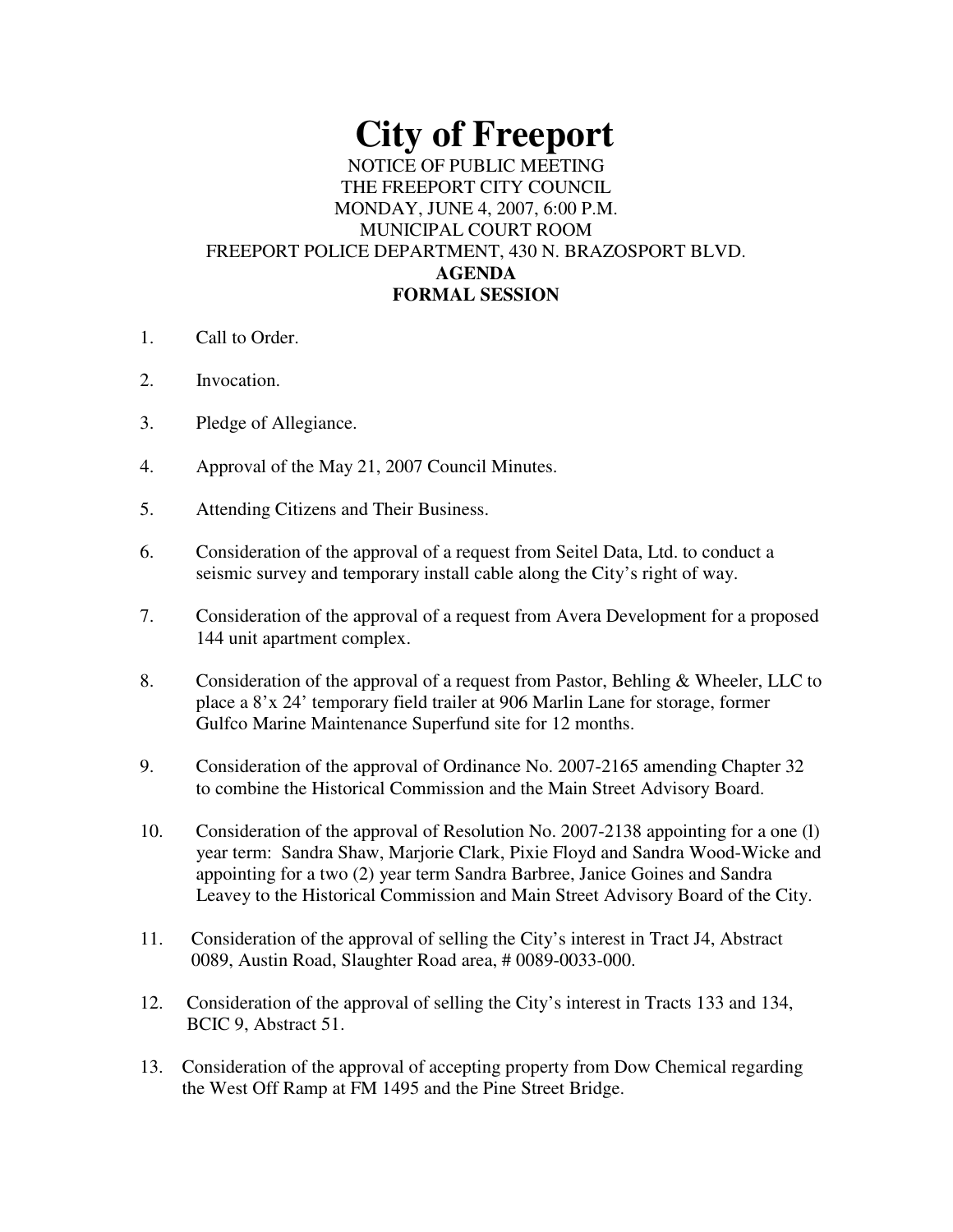- 14. Consideration of the approval of appointing qualified person(s) and Council liaison(s) to the following boards and commissions.
	- Planning Commission
	- Library Board
	- Historical Commission & Main Street Advisory Board
	- Board of Adjustment
	- Urban Renewal Board
	- Beautification/Parks & Recreation Committee
	- Economic Development Corporation
	- Senior Citizens Commission
	- Charter Review Commission
- 15. Consideration of the approval of appointing the Mayor to the following boards/committees:
	- Houston Galveston Area Council- H-GAC Representative
	- Southern Brazoria County Animal Shelter Board Member
	- Brazoria County Community Development Board (CDBG) Liaison
	- Brazoria County Economic Alliance Liaison

# Elected Official Report

# W**ork Session**

- A. Administration Report
- B. Chief Stanford's annual report on Freeport Fire Department & EMS operations.
- C. Discussion concerning Hurricane Preparedness.
- D. Discussion concerning the approval of a request from Brazosport Yellow Cab to increase the rates.
- E. Discussion concerning Chapter 111, mobile food vendors.

#### **Executive Session**:

A. Section 551.071 Government Code

Consultation with City Attorney concerning pending or contemplated litigation settlement offers or other matter in which his duty to the City Council under the Texas Disciplinary Rules of professional Conduct of the State Bar of Texas clearly conflicts with Chapter 551, Government Code, to wit:

(l) Port Freeport